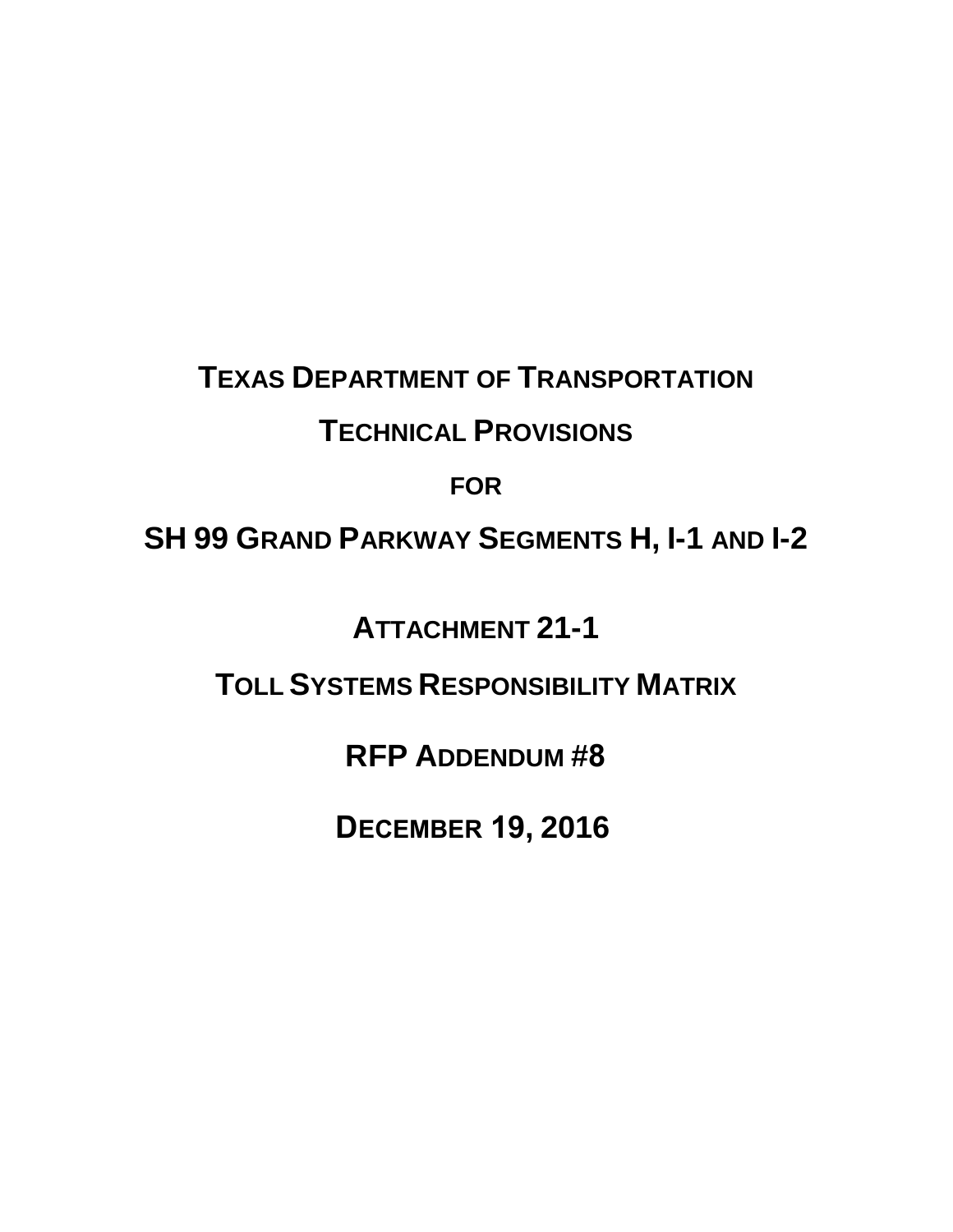| <b>LEGEND</b>                           | <b>Work Description</b> |         |                          |  |  |  |  |
|-----------------------------------------|-------------------------|---------|--------------------------|--|--|--|--|
| <b>Primary Responsibility</b>           |                         |         |                          |  |  |  |  |
| Support Responsibility                  |                         |         |                          |  |  |  |  |
| <b>Coordination Responsibility Only</b> | Design                  | Procure | Install and/or Construct |  |  |  |  |
| No Responsibility                       |                         |         |                          |  |  |  |  |

| Element/Task/Component/<br>Sub-system                                                         | <b>TxDOT</b><br>(TOD Design)<br>(T) |                |                         |               | <b>DB</b> Contractor |               |                | <b>Systems</b><br><b>Integrator</b><br>(SI) |                | <b>Comments</b><br><b>Other Responsibility/Information</b>                                                                                                                |
|-----------------------------------------------------------------------------------------------|-------------------------------------|----------------|-------------------------|---------------|----------------------|---------------|----------------|---------------------------------------------|----------------|---------------------------------------------------------------------------------------------------------------------------------------------------------------------------|
|                                                                                               |                                     | $\overline{2}$ | $\overline{\mathbf{3}}$ |               | $\overline{2}$       | 3             |                | $\overline{2}$                              | $\mathbf{3}$   |                                                                                                                                                                           |
| <b>FACILITIES</b>                                                                             |                                     |                |                         |               |                      |               |                |                                             |                |                                                                                                                                                                           |
| Toll plaza design layout                                                                      | A                                   | N/A            | N/A                     | B             | N/A                  | N/A           | B              | N/A                                         | N/A            | See Sec 21.3 of TPs                                                                                                                                                       |
| Metered power service to roadside<br>equipment cabinet                                        | B                                   | $\mathbf D$    | $\mathcal{C}$           | A             | $\mathbf{A}$         | A             | B              | D                                           | $\overline{C}$ | SI to provide power requirements<br>and special requirements<br>for DB Contractor to construct<br>utilities near toll collection points                                   |
| Electrical conductors from<br>equipment pad to Toll Zone<br>equipment                         | $\mathcal{C}$                       | D              | $\mathcal{C}$           | $\mathcal{C}$ | D                    | $\mathcal{C}$ | A              | A                                           | $\mathbf{A}$   | DB Contractor will coordinate<br>access to roadway for installations                                                                                                      |
| Complete backup power systems:<br>generators, automatic transfer<br>switches, and fuel tanks  | $\mathcal{C}$                       | D              | $\mathcal{C}$           | D             | D                    | $\mathcal{C}$ | A              | A                                           | A              | DB Contractor will coordinate<br>access to roadway for installations                                                                                                      |
| Concrete pad/foundation and<br>conduits for backup power systems                              | $\overline{A}$                      | D              | $\mathcal{C}$           | D             | D                    | $\mathcal{C}$ | $\overline{B}$ | $\mathsf{A}$                                | $\mathsf{A}$   | T to design for SI. DB Contractor to<br>construct grading, earthwork and<br>subgrade for SI work. DB Contractor<br>will coordinate access to roadway<br>for installations |
| Uninterruptible power supplies for<br>the lane controllers/tolling<br>equipment at Toll Zones | $\mathsf{C}$                        | D              | $\mathcal{C}$           | D             | D                    | $\mathcal{C}$ | A              | А                                           | $\mathbf{A}$   | DB Contractor will coordinate<br>access to roadway for installations                                                                                                      |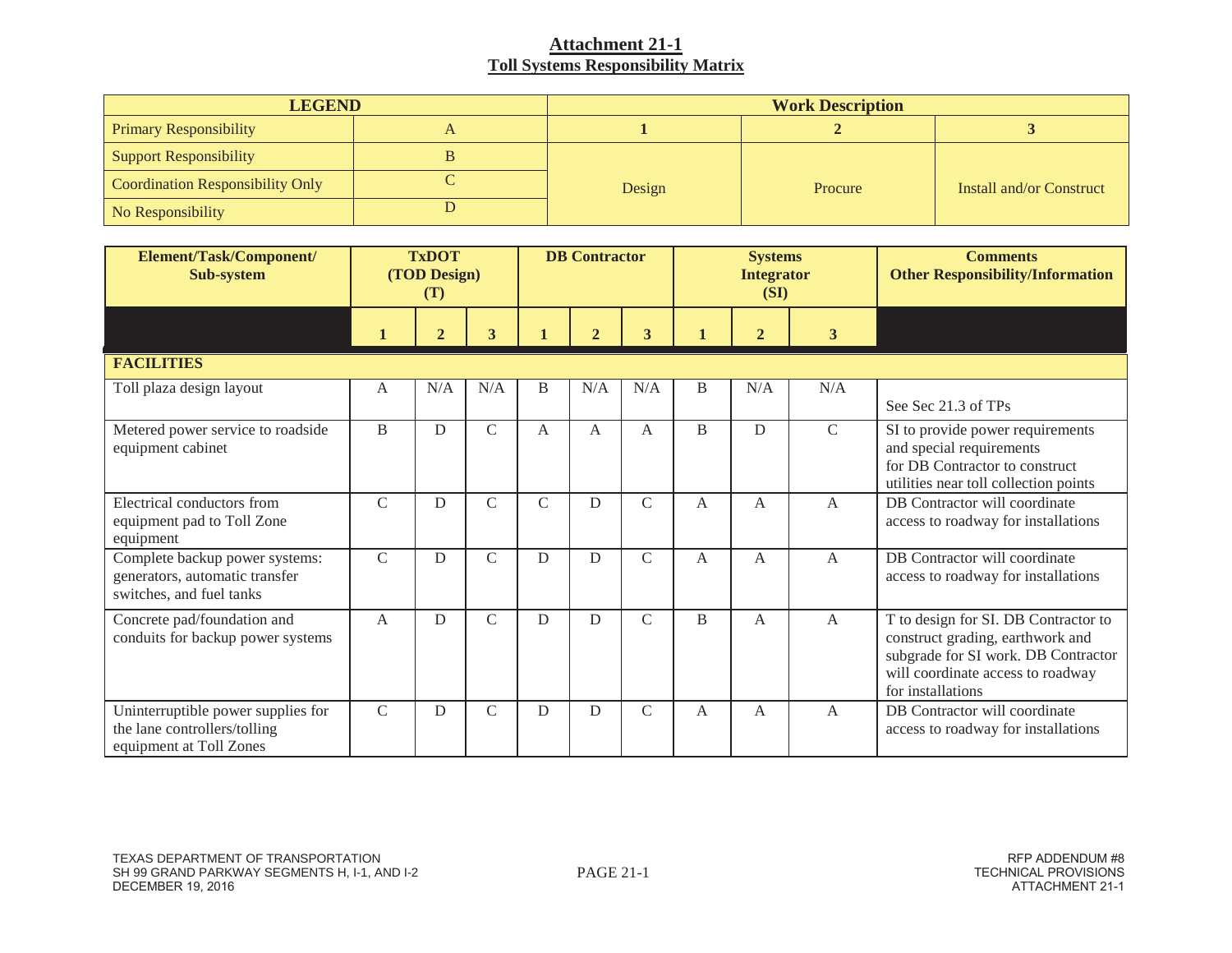| <b>LEGEND</b>                           | <b>Work Description</b> |         |                          |  |  |  |  |
|-----------------------------------------|-------------------------|---------|--------------------------|--|--|--|--|
| <b>Primary Responsibility</b>           |                         |         |                          |  |  |  |  |
| Support Responsibility                  |                         |         |                          |  |  |  |  |
| <b>Coordination Responsibility Only</b> | Design                  | Procure | Install and/or Construct |  |  |  |  |
| No Responsibility                       |                         |         |                          |  |  |  |  |

| Element/Task/Component/<br>Sub-system                                                  |               | <b>TxDOT</b><br>(TOD Design)<br>(T) |               |   | <b>DB</b> Contractor  |               | <b>Systems</b><br><b>Integrator</b><br>(SI) |                |                | <b>Comments</b><br><b>Other Responsibility/Information</b>                                                                                                                                                                                                                                                 |
|----------------------------------------------------------------------------------------|---------------|-------------------------------------|---------------|---|-----------------------|---------------|---------------------------------------------|----------------|----------------|------------------------------------------------------------------------------------------------------------------------------------------------------------------------------------------------------------------------------------------------------------------------------------------------------------|
|                                                                                        |               | $\overline{2}$                      | 3             |   | $\mathcal{D}_{\cdot}$ | 3             |                                             | $\overline{2}$ | 3              |                                                                                                                                                                                                                                                                                                            |
| <b>FACILITIES</b>                                                                      |               |                                     |               |   |                       |               |                                             |                |                |                                                                                                                                                                                                                                                                                                            |
| Lightning protection $&$ grounding                                                     | $\mathbf{A}$  | D                                   | $\mathsf{C}$  | D | D                     | $\mathsf{C}$  | B                                           | $\mathbf{A}$   | $\overline{A}$ | DB Contractor will coordinate<br>access to roadway for installations.<br>DB Contractor to coordinate with SI<br>for SI placement of conduit prior to<br>DB Contractor placing pavement.                                                                                                                    |
| Concrete encased duct bank for<br>dedicated toll fiber                                 | $\mathcal{C}$ | D                                   | $\mathcal{C}$ | A | A                     | A             | $\mathcal{C}$                               | D              | $\mathcal{C}$  | DB Contractor to install conduit in<br>concrete encased Duct Bank<br>complete with pull strings                                                                                                                                                                                                            |
| Fiber optic cables in conduit and<br>concrete encased duct bank for toll<br>systems    | B             | D                                   | $\mathcal{C}$ | A | $\overline{A}$        | $\mathsf{A}$  | B                                           | D              | $\mathcal{C}$  | DB Contractor to provide fiber with<br>4 strands single mode dedicated<br>fiber to each toll zone (E.g. 24 toll<br>zones would require 96 fiber<br>strands). No daisy chaining. DB<br>Contractor to install pull strings,<br>fiber optic markers, test stations and<br>tracer wire with fiber optic cables |
| Termination cabinet and fiber optic<br>data/communication to termination<br>cabinet    | B             | D                                   | $\mathsf{C}$  | A | A                     | A             | B                                           | $\mathbf D$    | $\overline{C}$ | SI to provide communication/data<br>requirements. DB Contractor to<br>provide and test fiber to DB<br>Contractor provided fiber<br>termination cabinets adjacent to each<br>toll zone equipment cabinet pad.                                                                                               |
| Data/communication wire/fiber<br>from termination cabinet to toll<br>systems equipment | $\mathsf{C}$  | D                                   | $\mathcal{C}$ | D | D                     | $\mathcal{C}$ | $\mathbf{A}$                                | $\mathbf{A}$   | $\mathbf{A}$   | SI to install from roadside<br>termination cabinet to toll systems<br>equipment                                                                                                                                                                                                                            |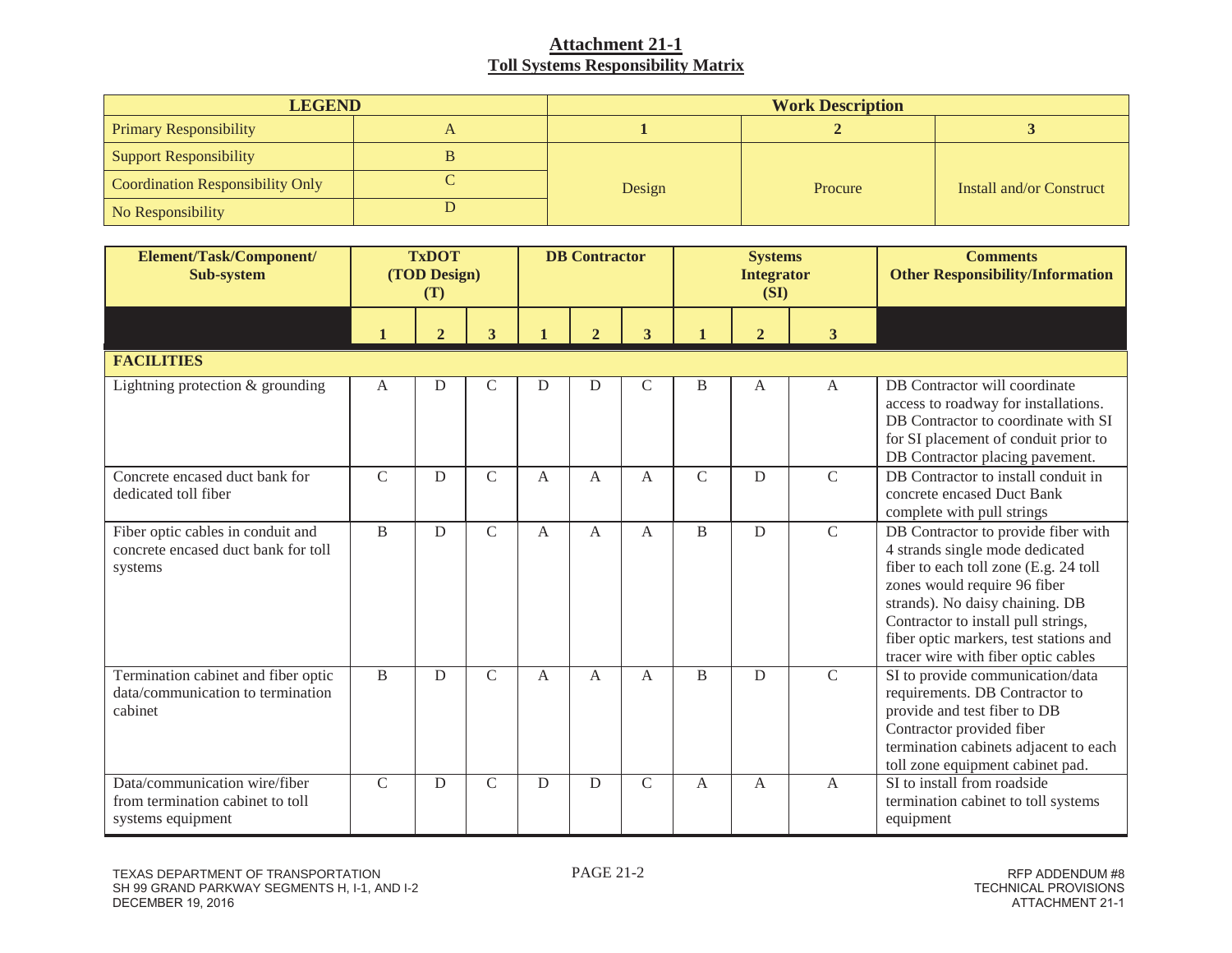| <b>LEGEND</b>                           | <b>Work Description</b> |         |                          |  |  |  |  |
|-----------------------------------------|-------------------------|---------|--------------------------|--|--|--|--|
| <b>Primary Responsibility</b>           |                         |         |                          |  |  |  |  |
| Support Responsibility                  |                         |         |                          |  |  |  |  |
| <b>Coordination Responsibility Only</b> | Design                  | Procure | Install and/or Construct |  |  |  |  |
| No Responsibility                       |                         |         |                          |  |  |  |  |

| Element/Task/Component/<br>Sub-system                                                                                                                                       | <b>TxDOT</b><br>(TOD Design)<br>(T) |                |                         | <b>DB</b> Contractor |                |                         | <b>Systems</b><br><b>Integrator</b><br>(SI) |                |                | <b>Comments</b><br><b>Other Responsibility/Information</b>                                                                                                                                                                                                             |
|-----------------------------------------------------------------------------------------------------------------------------------------------------------------------------|-------------------------------------|----------------|-------------------------|----------------------|----------------|-------------------------|---------------------------------------------|----------------|----------------|------------------------------------------------------------------------------------------------------------------------------------------------------------------------------------------------------------------------------------------------------------------------|
|                                                                                                                                                                             |                                     | $\overline{2}$ | $\overline{\mathbf{3}}$ |                      | $\overline{2}$ | $\overline{\mathbf{3}}$ |                                             | $\overline{2}$ | 3 <sup>1</sup> |                                                                                                                                                                                                                                                                        |
| <b>FACILITIES</b>                                                                                                                                                           |                                     |                |                         |                      |                |                         |                                             |                |                |                                                                                                                                                                                                                                                                        |
| Toll Zone pavement and structure,<br>using special pavement section and<br>conduit stub ups for pavement<br>sensors (see Attachment 21-3 of<br><b>Technical Provisions)</b> | B                                   | D              | $\mathsf{C}$            | A                    | A              | A                       | B                                           | D              | $\mathsf C$    | SI to provide pavement loop details<br>with stub-up locations. T will<br>coordinate with DB Contractor for<br>joint layouts. DB Contractor to<br>construct Stub Ups to terminate in<br>junction boxes, provided by DB<br>Contractor, adjacent to toll zone<br>pavement |
| Loop conduit from junction box to<br>roadside equipment cabinet                                                                                                             | $\mathbf{A}$                        | D              | $\mathsf{C}$            | D                    | D              | $\mathcal{C}$           | B                                           | A              | $\mathbf{A}$   | DB Contractor will coordinate<br>access to roadway for installations                                                                                                                                                                                                   |
| Gantry equipment conduit from<br>roadside equipment cabinet to toll<br>systems equipment                                                                                    | $\mathbf{A}$                        | D              | $\mathcal{C}$           | D                    | D              | $\mathcal{C}$           | B                                           | $\mathsf{A}$   | $\mathbf{A}$   | DB Contractor will coordinate<br>access to roadway for installations                                                                                                                                                                                                   |
| Payement sensors                                                                                                                                                            | $\mathbf{A}$                        | D              | $\mathsf{C}$            | D                    | D              | $\mathcal{C}$           | B                                           | A              | $\mathbf{A}$   | DB Contractor to provide access to<br>SI to saw cut and install pavement<br>sensors                                                                                                                                                                                    |
| Gantries and foundations (includes<br>columns and trusses)                                                                                                                  | $\mathbf{A}$                        | D              | $\mathsf{C}$            | $\mathbf D$          | D              | $\mathsf{C}$            | B                                           | A              | $\mathbf{A}$   | T to design and SI to construct. DB<br>Contractor to provide access for T<br>geotechnical borings and SI<br>construction.                                                                                                                                              |
| Toll equipment mounts on gantries                                                                                                                                           | $\mathcal{C}$                       | D              | $\mathsf{C}$            | D                    | D              | $\mathsf{C}$            | $\mathsf{A}$                                | $\mathsf{A}$   | $\mathbf{A}$   | SI to install any required equipment<br>mounts on gantries. SI to coordinate<br>with T during the design phase to<br>incorporate any required framing to<br>support equipment mounts.                                                                                  |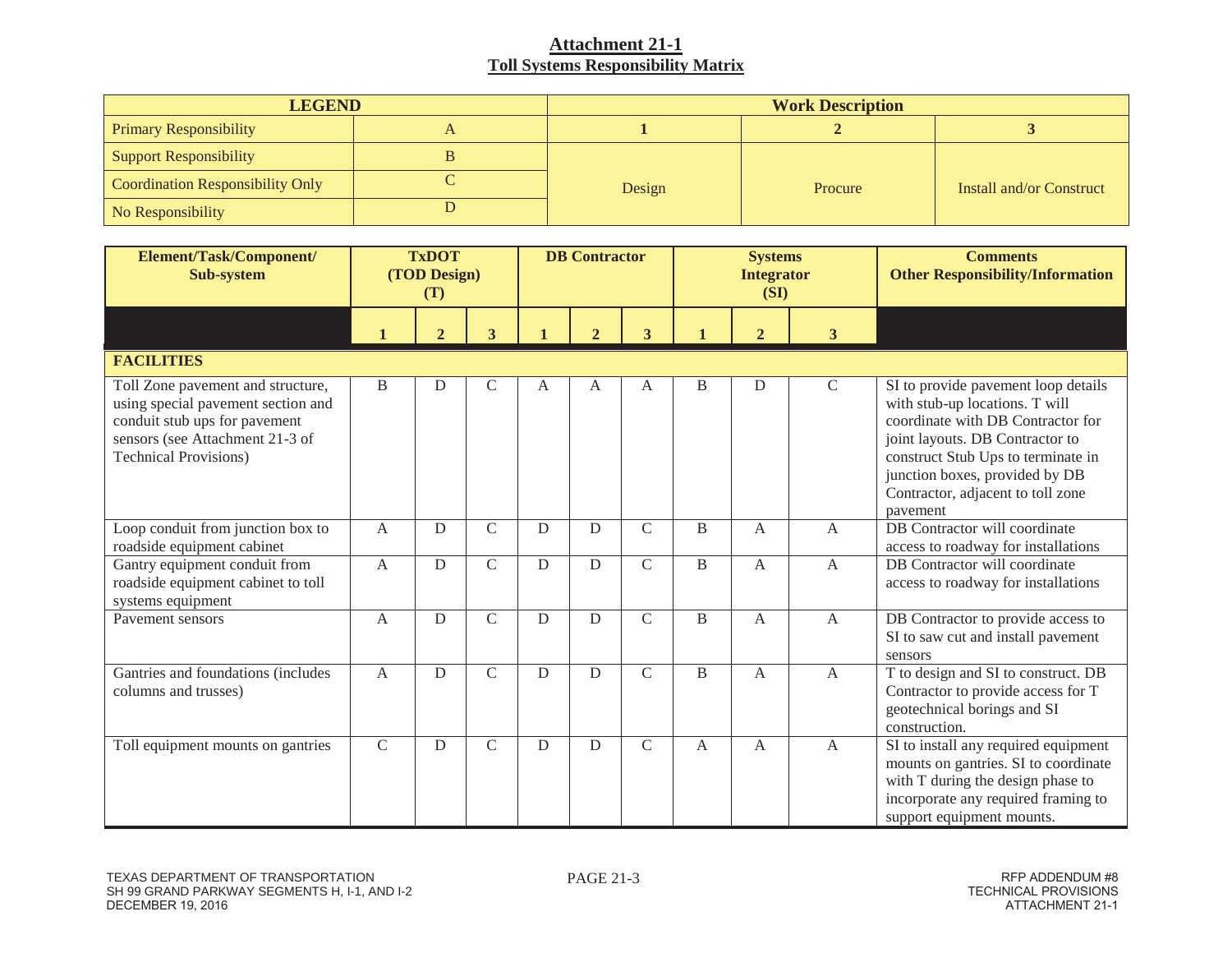| <b>LEGEND</b>                           | <b>Work Description</b> |         |                          |  |  |  |  |
|-----------------------------------------|-------------------------|---------|--------------------------|--|--|--|--|
| <b>Primary Responsibility</b>           |                         |         |                          |  |  |  |  |
| <b>Support Responsibility</b>           |                         |         |                          |  |  |  |  |
| <b>Coordination Responsibility Only</b> | Design                  | Procure | Install and/or Construct |  |  |  |  |
| No Responsibility                       |                         |         |                          |  |  |  |  |

| Element/Task/Component/<br>Sub-system                                                                                                                                  | <b>TxDOT</b><br>(TOD Design)<br>(T) |                |                | <b>DB</b> Contractor |                |                | <b>Systems</b><br><b>Integrator</b><br>(SI) |                |                | <b>Comments</b><br><b>Other Responsibility/Information</b>                                                                                                                 |
|------------------------------------------------------------------------------------------------------------------------------------------------------------------------|-------------------------------------|----------------|----------------|----------------------|----------------|----------------|---------------------------------------------|----------------|----------------|----------------------------------------------------------------------------------------------------------------------------------------------------------------------------|
|                                                                                                                                                                        | $\mathbf{1}$                        | $\overline{2}$ | 3              | $\mathbf{1}$         | $\overline{2}$ | 3              |                                             | $\overline{2}$ | $\mathbf{3}$   |                                                                                                                                                                            |
| <b>FACILITIES</b>                                                                                                                                                      |                                     |                |                |                      |                |                |                                             |                |                |                                                                                                                                                                            |
| Concrete traffic barrier and<br>foundation, MBGF, barrier end<br>treatments, Toll Zone drainage,<br>grading, & earthwork, SW3P and<br>retaining walls within Toll Zone | $\mathcal{C}$                       | D              | D              | A                    | A              | A              | $\mathsf{C}$                                | D              | $\mathsf{C}$   | All reinforcement (barrier,<br>pavement, etc.) within the Toll Zone<br>shall be epoxy coated.                                                                              |
| Roadside equipment cabinet<br>concrete pads/foundations                                                                                                                | $\mathbf{A}$                        | D              | $\mathcal{C}$  | D                    | D              | $\mathcal{C}$  | $\overline{B}$                              | A              | $\mathbf{A}$   | T to design for SI to construct. DB<br>Contractor to provide grading,<br>earthwork and subgrade for SI's<br>slabs. DB Contractor to provide SI<br>access for construction. |
| Toll Zone maintenance driveways                                                                                                                                        | $\overline{A}$                      | D              | $\mathcal{C}$  | B                    | <sub>B</sub>   | $\overline{B}$ | $\mathcal{C}$                               | $\mathsf{A}$   | $\overline{A}$ | T to design for SI to construct<br>maintenance driveway pavement<br>surface. DB Contractor to construct<br>grading, earthwork, flexible base and<br>subgrade for SI work.  |
| Roadside equipment cabinets (incl<br>power, comm and HVAC systems)                                                                                                     | $\mathcal{C}$                       | D              | $\overline{C}$ | D                    | D              | $\mathcal{C}$  | A                                           | $\mathsf{A}$   | $\overline{A}$ | SI to install complete.<br>DB Contractor will coordinate<br>access to roadway for installations.                                                                           |
| Toll rate signage (Toll rate signs<br>and Toll entrance signs)                                                                                                         | $\mathbf{A}$                        | D              | $\mathsf{C}$   | $\mathbf D$          | D              | $\mathcal{C}$  | $\mathcal{C}$                               | A              | $\mathbf{A}$   | DB Contractor will coordinate<br>access to roadway for installations<br>and provide finished grades at each<br>sign location.                                              |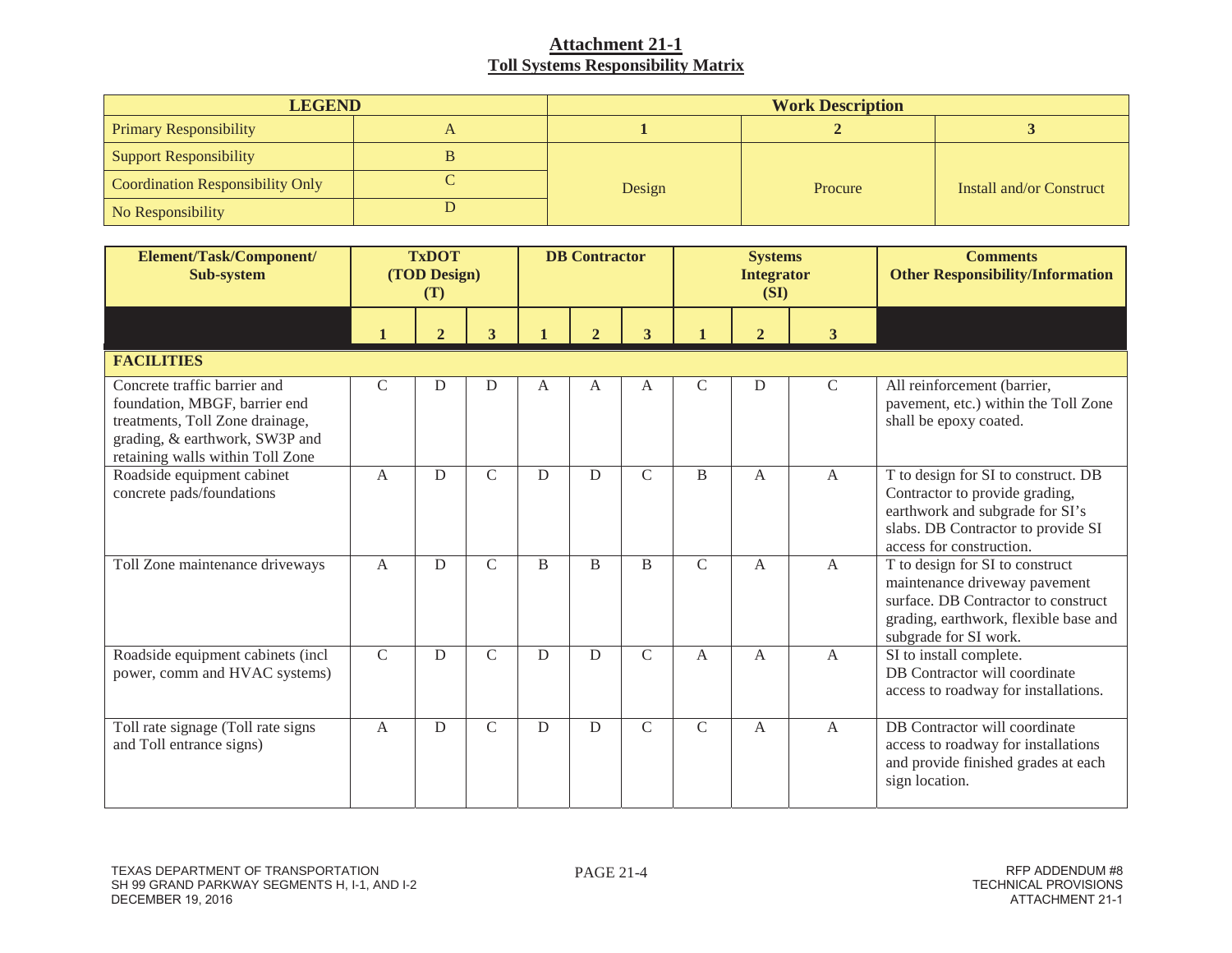| <b>LEGEND</b>                           | <b>Work Description</b> |         |                          |  |  |  |
|-----------------------------------------|-------------------------|---------|--------------------------|--|--|--|
| <b>Primary Responsibility</b>           |                         |         |                          |  |  |  |
| <b>Support Responsibility</b>           |                         |         |                          |  |  |  |
| <b>Coordination Responsibility Only</b> | Design                  | Procure | Install and/or Construct |  |  |  |
| No Responsibility                       |                         |         |                          |  |  |  |

| Element/Task/Component/<br>Sub-system                                                                   | <b>TxDOT</b><br>(TOD Design)<br>(T) |                |                         | <b>DB</b> Contractor |                |               | <b>Systems</b><br><b>Integrator</b><br>(SI) |                |                | <b>Comments</b><br><b>Other Responsibility/Information</b>            |
|---------------------------------------------------------------------------------------------------------|-------------------------------------|----------------|-------------------------|----------------------|----------------|---------------|---------------------------------------------|----------------|----------------|-----------------------------------------------------------------------|
|                                                                                                         | $\mathbf{1}$                        | $\overline{2}$ | $\overline{\mathbf{3}}$ | $\mathbf{1}$         | $\overline{2}$ | 3             | 1                                           | $\overline{2}$ | $\mathbf{3}$   |                                                                       |
| <b>ELECTRONIC TOLL COLLECTION SUB-SYSTEMS (ETC)</b>                                                     |                                     |                |                         |                      |                |               |                                             |                |                |                                                                       |
| <b>Automatic Vehicle Classification</b><br>System and Image Capturing<br>System (ICS) Hardware          | $\mathcal{C}$                       | D              | $\mathsf{C}$            | D                    | D              | $\mathsf{C}$  | A                                           | A              | $\mathbf{A}$   | DB Contractor will coordinate<br>access to roadway for installations. |
| Computer rack system, routers,<br>hubs, switches, firewalls, VPN,<br>modems, patch/distribution panels, | $\mathcal{C}$                       | D              | $\overline{C}$          | D                    | D              | $\mathcal{C}$ | A                                           | $\overline{A}$ | $\overline{A}$ | DB Contractor will coordinate<br>access to roadway for installations. |
| Toll plaza host computer                                                                                | $\mathcal{C}$                       | D              | $\mathsf{C}$            | D                    | D              | D             | $\mathsf{A}$                                | $\overline{A}$ | $\mathsf{A}$   |                                                                       |
| Lane controller hardware                                                                                | $\overline{C}$                      | D              | $\mathsf{C}$            | D                    | D              | $\mathcal{C}$ | A                                           | $\overline{A}$ | $\mathbf{A}$   | DB Contractor will coordinate<br>access to roadway for installations  |
| Communication equipment                                                                                 | $\mathsf{C}$                        | D              | $\overline{C}$          | D                    | D              | $\mathsf{C}$  | A                                           | A              | $\mathbf{A}$   | DB Contractor will coordinate<br>access to roadway for installations. |
| Support equipment at TxDOT<br>designated customer service center                                        | $\mathcal{C}$                       | D              | $\mathsf{C}$            | D                    | D              | D             | A                                           | A              | A              |                                                                       |
| Commissioning and site acceptance<br>testing                                                            | $\mathsf{C}$                        | D              | B                       | D                    | D              | $\mathcal{C}$ | A                                           | $\mathbf{A}$   | $\mathbf{A}$   | DB Contractor will coordinate<br>access to roadway for testing        |
| Lane controller software                                                                                | $\mathcal{C}$                       | D              | $\mathsf{C}$            | D                    | $\mathbf D$    | D             | A                                           | A              | $\mathbf{A}$   |                                                                       |
| Plaza computer Software                                                                                 | $\mathsf C$                         | $\mathbf D$    | $\mathcal{C}$           | D                    | ${\bf D}$      | D             | A                                           | $\mathbf{A}$   | $\mathbf{A}$   |                                                                       |
| Host computer software                                                                                  | $\mathcal{C}$                       | D              | $\mathsf{C}$            | D                    | D              | D             | $\mathsf{A}$                                | A              | A              |                                                                       |
| Toll collection system application<br>software                                                          | $\mathcal{C}$                       | D              | $\mathsf{C}$            | D                    | D              | D             | A                                           | A              | $\mathbf{A}$   |                                                                       |